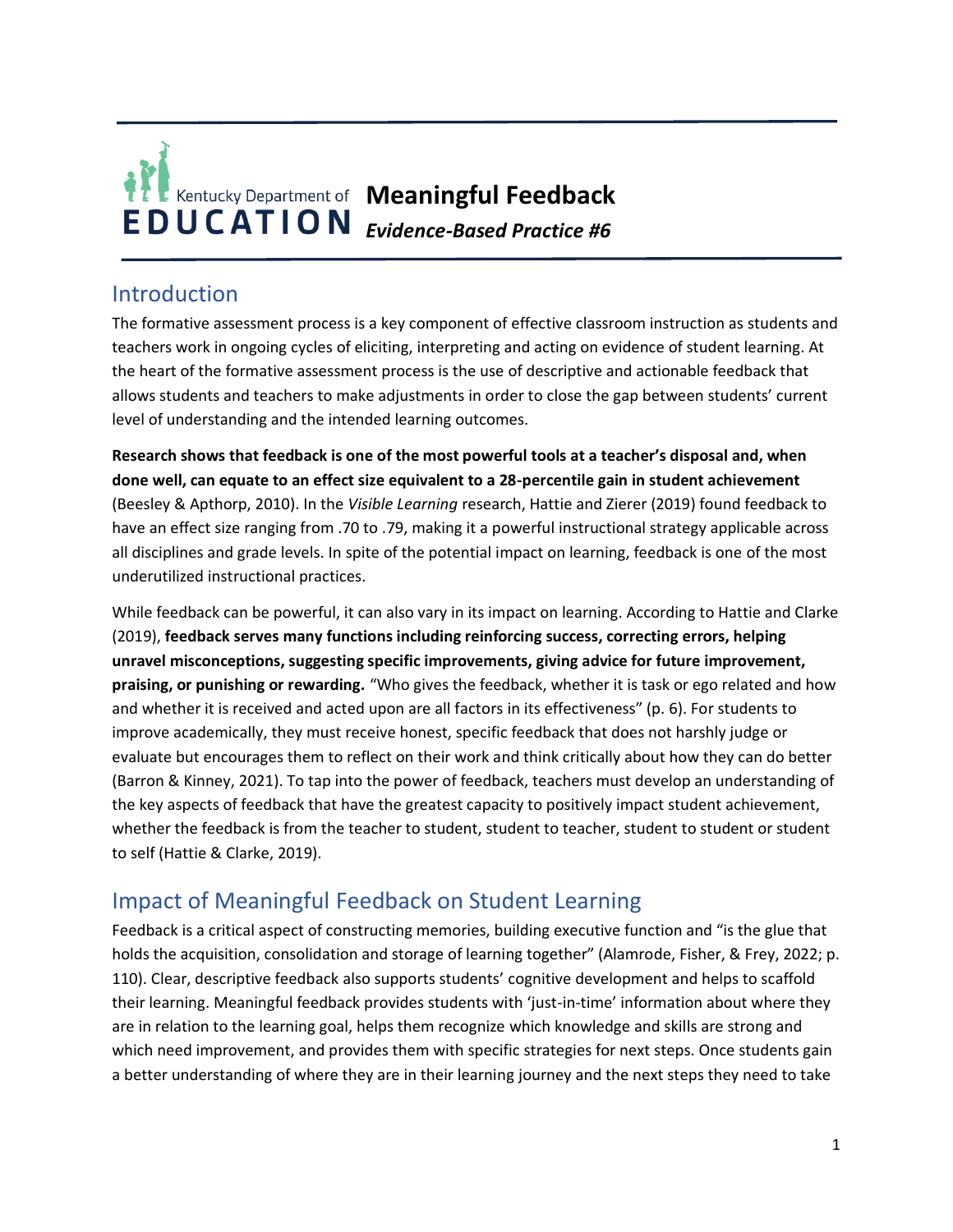to close the gap, research shows they are more likely to take those steps and, as a result, their learning improves (Moss & Brookhart, 2019).

The quality of feedback students receive shapes their achievement motivation. Meaningful feedback increases students' autonomy and persistence in their work by "giving them the evidence they need to believe that they are, in fact, competent - and where they are not yet competent, giving them the means to become so" (Frey, Hattie, & Fisher, 2018; p. 89). When students have a clear understanding of what to do next, they see improvement as something they can control and are motivated to take those steps (Moss & Brookhart, 2019). Perseverance is impacted as well, as feedback "provides students with additional avenues of support and alternatives to the futile 'wheel-spinning' that effort alone cannot overcome" (p. 89).

Meaningful feedback also supports metacognition, which is a student's awareness of their own thinking and the use of this self-awareness to regulate their thinking. Feedback that supports self-regulation allows students to self-monitor, self-direct and can ultimately improve their performance on difficult tasks (Ruiz-Primo & Brookhart, 2018). Meaningful feedback is a critical element at every stage of the regulation process and provides support to students in (Ruiz-Primo & Brookhart, 2018; Allal, 2011; Vermunt & Verloop, 1999):

- Goal setting/orienting/planning;
- Monitoring progress toward the goal;
- Interpreting results from monitoring to adjust actions; and
- Evaluating whether the learning process has proceeded as expected and the learning goal has been achieved.

## Fostering a Feedback Culture

**The true power of feedback to impact learning is dependent upon the degree to which the learner views the feedback as meaningful and uses it to take action to improve.** Feedback will not impact learning if students do not act on the information (Frontier, 2021; Chappuis, Brookhart, & Chappuis, 2021). So, if the most important aspect of feedback is what students do with it, then teachers must intentionally create the classroom conditions where students are open to receiving feedback (Frey, et al., 2018; Frontier, 2021).

Research consistently shows that one of the most important factors that affects students' perceptions of feedback is the relationship the student has with the teacher. Students need to know that their teacher cares about them, that they are safe, and that they will be treated respectfully by their teacher and peers when asking questions, making their thinking visible, or sharing misconceptions (Hattie & Clarke, 2019; Frey, et al., 2018). When students do not feel safe, respected or feel they do not belong, they are already at a disadvantage when provided feedback. Their lack of trust leads to little, if any, engagement with the feedback and their motivation to act on it is mainly out of compliance (Hattie & Clarke, 2019).

In addition to student-teacher relationships, another key factor that impacts the feedback culture is the view towards making errors, being stuck or having misconceptions. Historically, "being wrong" has been seen as something to be ashamed of or to cover up and erase for fear of the stigma attached with negative perceptions of failure (Hattie & Clarke, 2019). If part of the classroom culture is to always "get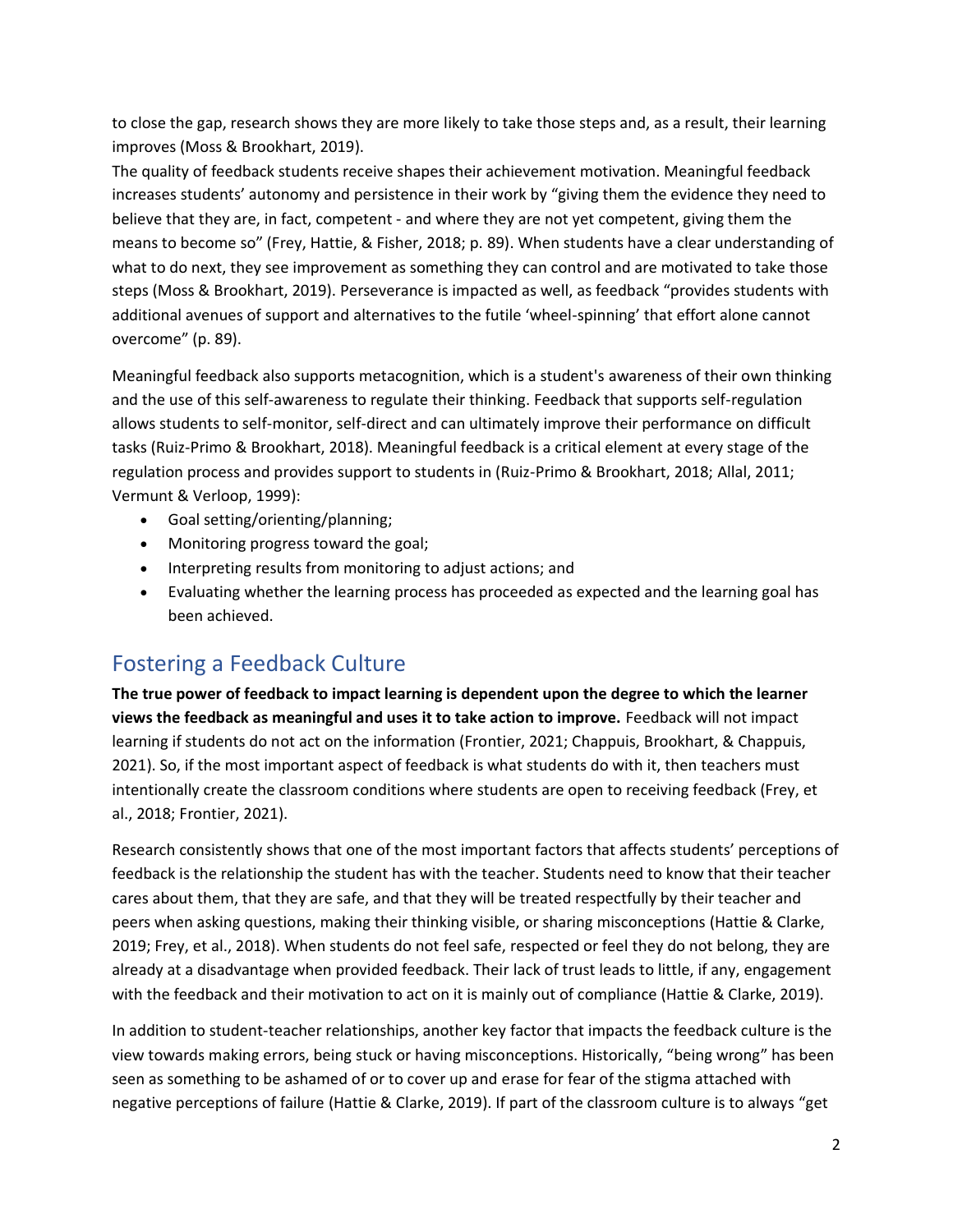things right," then anything that needs improvement is considered "wrong." A culture with a negative view of errors can be upsetting, disruptive, and frustrating for students resulting in decreased motivation to engage in the learning process (Hattie and Clarke, 2019; Brookhart, 2017).

Research shows that learning and feedback thrive on errors. **Classroom environments that support meaningful feedback are those in which errors are celebrated and seen as part of the learning process** (Fisher, Frey, & Hattie, 2021; Hattie & Clarke, 2019; Brookhart, 2017). One of the primary purposes for fostering a warm, trustworthy, and compassionate classroom environment is to allow learning to thrive on error. When the classroom environment values errors as part of the learning process, students are more likely to seek out and use feedback to plan and execute next steps for improvement (Brookhart, 2017). Student errors should be highlighted in a positive way, used as opportunities to relearn, and seen as part of the road to mastery. When teachers provide opportunities for students to discuss misconceptions and errors and encourage them to learn from those errors through self-correction, students' confidence increases, and they are more likely to try a range of strategies when dealing with errors (Hattie & Clarke, 2019).

For more information about the learning environment, please see EBIP 1: Establishing the Learning [Environment.](https://education.ky.gov/curriculum/standards/kyacadstand/Documents/EBIP_1_Establishing_the_Learning_Environment.pdf)

## Feedback and the Formative Assessment Process

The purpose of giving and receiving feedback is to close the gap between students' current level of understanding and the intended learning outcomes. Feedback is provided to students so they know where to go next in their learning and is received by teachers to inform decisions about where to go next in instruction (Almarode, et al., 2022). **Feedback should not be viewed as a one-way transmission model, but as one that operates between teacher and student.** Students' work, their understandings, questions, misconceptions, and errors are all feedback to the teacher about his/her own performance (Frey, et al, 2018).

Meaningful feedback should help students become more consciously aware of what they are doing, the decisions they make as they are doing it, and the problem-solving strategies and processes they use to correct, revise or improve their work. (Frey, et al, 2018). Feedback should focus on what students are expected to say and do to demonstrate they have met the learning goals and success criteria and is only meaningful to students when they use it to inform their next steps to improve their learning (Almarode, et al., 2022; Frontier, 2021). In order for teachers to provide meaningful feedback and for students to understand and take action on it, both the teacher and the students must have (Frey, et al., 2018):

- A clear and shared understanding of the learning goals and success criteria;
- The ability to determine present level of performance;
- Strategies and processes that can be put into action; and
- Ways to gauge next steps to move forward.

To increase the likelihood that feedback is received and has an impact on learning, feedback should empower students to answer three critical questions about their learning: (1) "Where am I going?" (2)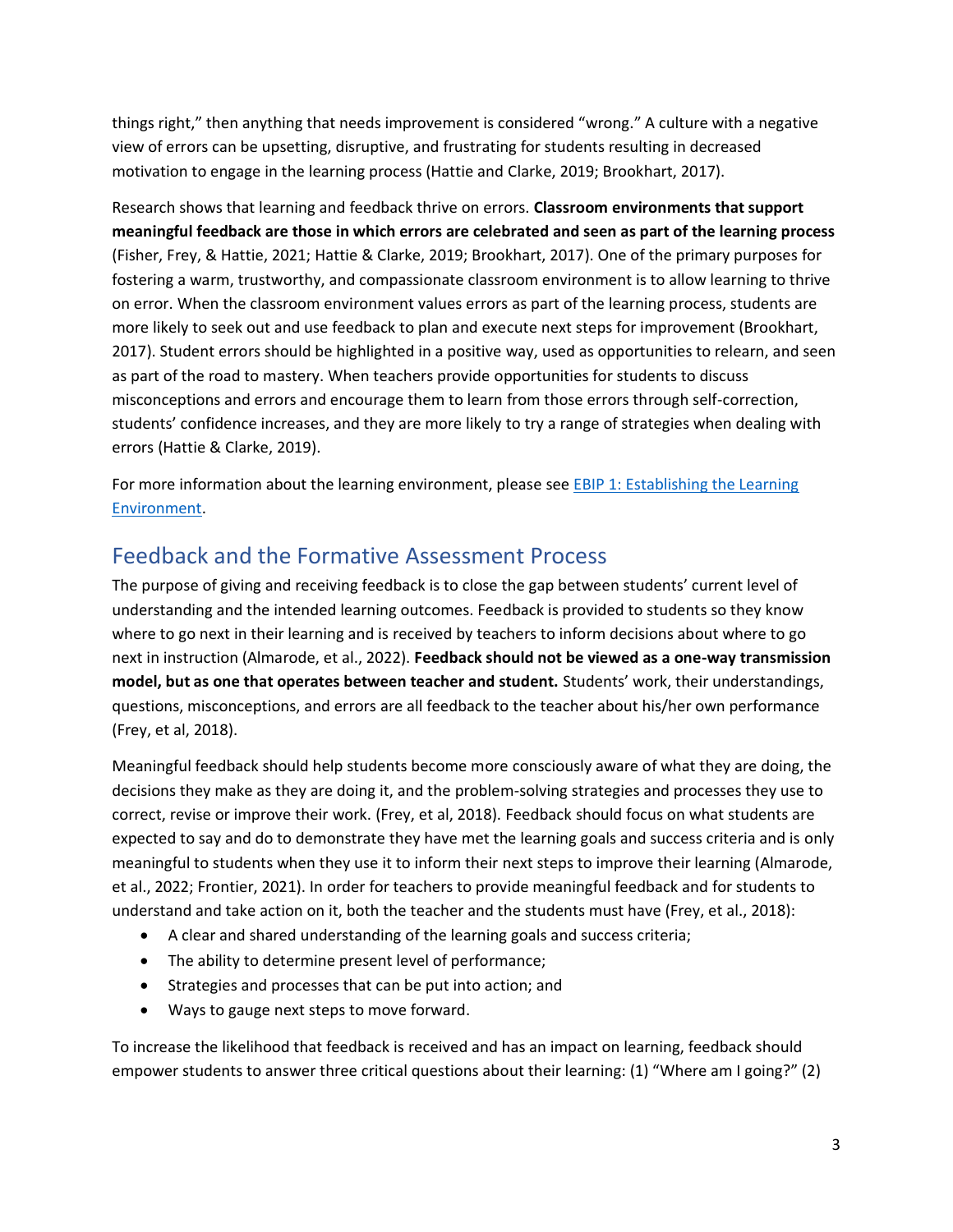"Where am I now?" and (3) "Where to next?" (Hattie & Timperley, 2007). Table 6.1 provides a summary of the three feedback questions and their purpose in providing meaningful feedback to students. **Table 6.1 Three Questions for Effective Feedback**

| <b>Three Questions for</b><br><b>Effective Feedback</b> | <b>Purpose</b>                                                                                                                                                                                                    |
|---------------------------------------------------------|-------------------------------------------------------------------------------------------------------------------------------------------------------------------------------------------------------------------|
| "Where am I going?"                                     | "Feed Up"<br>Addresses the learning goals and success criteria<br>Provides a reminder or reframe of the intended learning outcomes                                                                                |
| "Where am I now?"                                       | "Feed Back"<br>Compares students' current evidence of learning to the intended learning outcomes<br>Highlights a difference or gap in where students are right now and where they are<br>headed                   |
| "Where to next?"                                        | "Feed Forward"<br>Provides individualized scaffolding or support to all students<br>Identifies next steps needed to close the gap between current performance and the<br>٠<br>learning goals and success criteria |

Adapted from Almarode, et al., 2018; Fisher, et al., 2021; Hattie & Timperley, 2007

The formative assessment process is a continuous cycle in which teachers establish learning expectations, design lessons and tasks to elicit evidence of student understanding, identify gaps in students' knowledge and performance, monitor progress towards the goals, provide feedback, and then take action based on the results. Feedback is an important component of the formative assessment process and should be a part of ongoing teaching and learning. Students' responses, insights and behaviors are all feedback to the teacher and used to guide next steps in learning. **Formative feedback is most effective when combined with other key formative assessment practices including clarifying and sharing clear learning goals and success criteria and eliciting evidence of student thinking through lessons, assignments and tasks aligned to those goals** (Brookhart, 2017).

#### **Clear Learning Goals**

Clarifying and sharing clear learning goals and success criteria is a fundamental requirement for both feedback and learning. Learning goals and success criteria show students where to focus their time and effort and provide specific reference points for feedback. Success criteria help focus feedback on the most important features in students' work that are essential to reaching the learning goal, as well as provide the means for measuring progress along the way (Ruiz-Primo & Brookhart, 2018).

When students are not clear about what they are supposed to learn and how success will be measured, they often complete tasks and assignments merely out of compliance. They tend to spend their time trying to figure out or guess what the teacher wants them to do rather than engaging with the task and its intended learning (Hattie & Clarke, 2019). In this case, students tend to view any feedback given simply as more teacher directions. However, when students are actively engaged in the learning process and receive feedback aligned to the learning goals and success criteria, students are more equipped to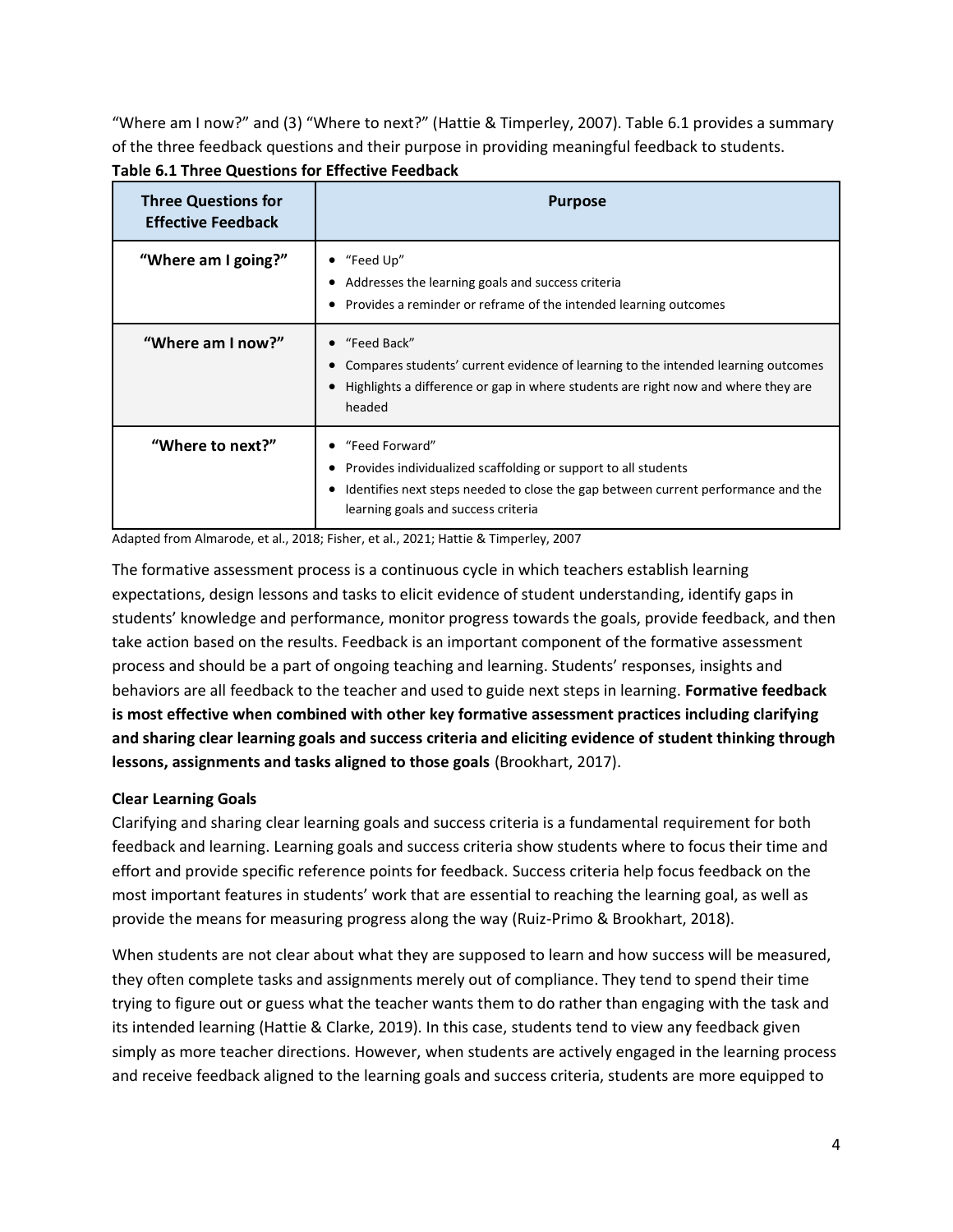respond to the three feedback questions to improve their learning: "Where am I going?" "Where am I now?" and "Where to next?" (Ruiz-Primo & Brookhart, 2018).

For more information about clear learning goals, please see EBIP 2: Clarifying and Sharing Clear Learning [Goals.](https://education.ky.gov/curriculum/standards/kyacadstand/Documents/EBIP_2_Clarifying_and_Sharing_Clear_Learning_Goals.pdf)

#### **High-Quality Tasks**

In addition to clarifying and sharing clear learning goals and success criteria, teachers must ensure the work students are asked to do embodies those goals and is formatively assessed throughout the learning process using the success criteria. High-quality assignments and tasks aligned to clear criteria make meaningful feedback possible whether the "task" is responding to a question or prompt, participating in a class discussion, creating a model, writing an essay, or solving a problem (Ruiz-Primo & Brookhart, 2018). "Getting underneath student understanding, finding out what they really think, is the starting point for all feedback, from whichever direction, because only then can the feedback be appropriately constructed to provide advice" (Hattie & Clarke, 2019; p. 4).

When assignments and tasks are of poor quality and/or do not match the intended learning outcomes in both content and cognitive level, the lesson will not provide appropriate evidence of student thinking and cannot be used to measure progress towards the goal. When teachers intentionally plan and utilize tasks, assignments and other opportunities to respond that align with the learning goals and success criteria, the resulting evidence of student understanding paves the way for meaningful feedback for both students and teachers (Almarode & Vandas, 2018; Ruiz-Primo & Brookhart, 2018). One useful resource that can support teachers in designing or selecting high-quality tasks aligned to the *Kentucky Academic Standards* is the [Assignment Review Protocols.](https://kystandards.org/standards-resources/assignment-review-protocols/)

As a part of designing or selecting high-quality tasks that make student thinking visible, teachers need to anticipate likely student responses in order to proactively plan for different types of potential feedback that can improve student learning. Ruiz-Primo and Brookhart (2018) recommend that teachers never give a task or assignment to students that the teacher has not completed beforehand. Completing the task ahead of time allows the teacher to anticipate potential errors students may make and to prepare questions and instructional moves in advance that help students focus on the critical aspects of the task when they complete it. "This helps teachers to develop an interpretative state of mind and to be prepared to provide more appropriate, robust, meaningful feedback, either orally or using instructional moves" (Ruiz-Primo & Brookhart, 2018; p. 91).

#### **Feedback vs Grades**

According to Brookhart (2017), feedback is "just-in-time, just-for-me information delivered when and where it can do the most good" (p. 1). Information provided to students at the end of a unit, project, task, or assignment is evaluation, not feedback. **Meaningful feedback allows students the opportunity to take action and use the information to improve learning during the learning process.** When given at the end of the task, the information is neither actionable since the task is finished, nor useful because there is little to no opportunity to apply it (Fisher, et al., 2018).

When students are given a grade along with comments/suggestions, students tend to focus more on the grade and ignore the comments, because a grade typically signifies, "You're done" (Chappuis, et al.,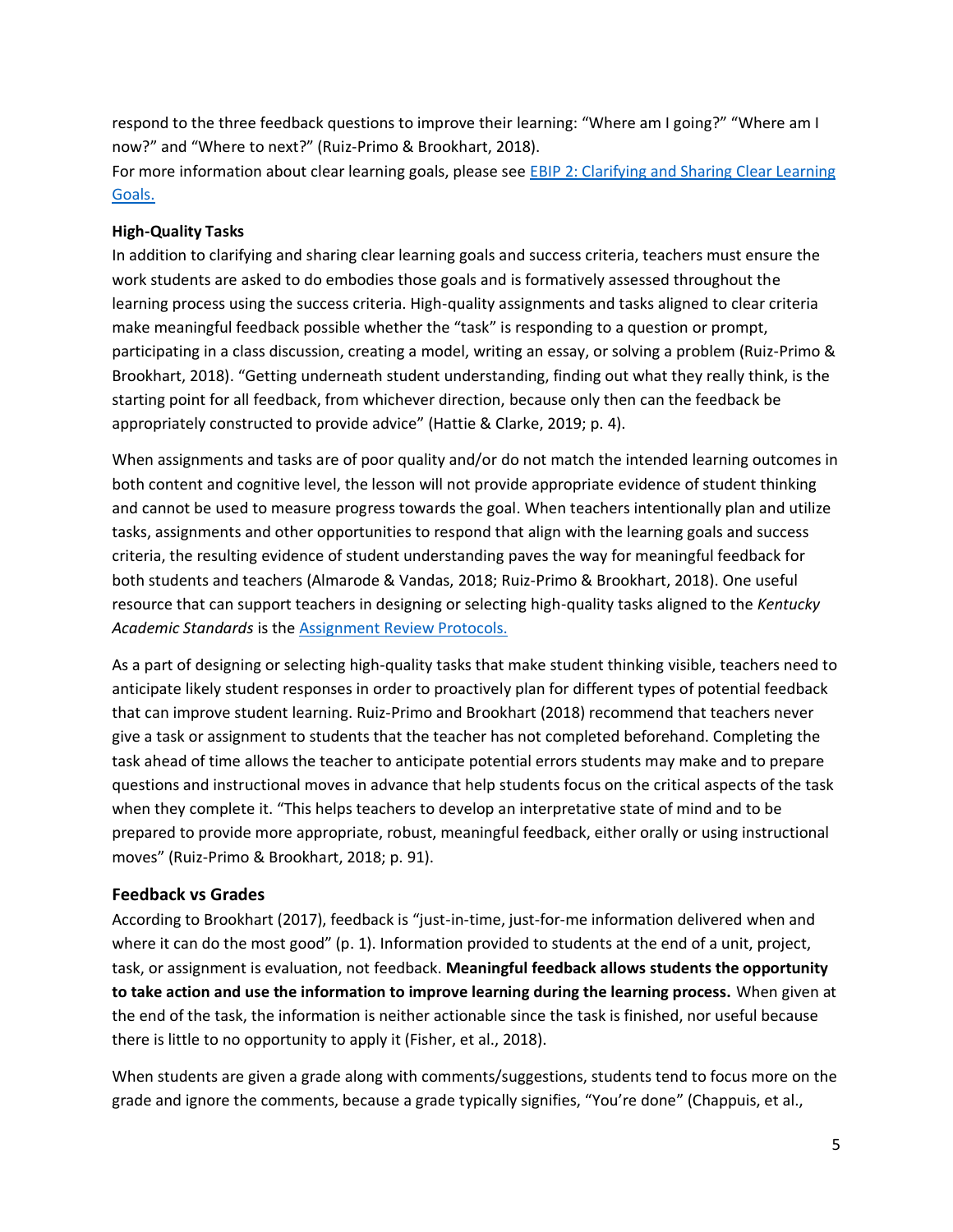2021; Nottingham & Nottingham, 2017). Students see no point in revising their work based on the comments because the window for learning has closed. Often, "students will look at their grades first and, if it is a good grade, think to themselves, 'Why do I need to improve?' And if they got a bad grade, then they think, 'Why try to improve? I'm no good at this anyway" (Nottingham & Nottingham, 2017; p. 16).

At the heart of formative assessment and feedback is providing students opportunity to respond during learning when there is still time to take action and improve. **Teachers should deliberately plan lessons that include opportunities for students to use feedback which helps to cultivate a growth-oriented mindset and encourage students to view mistakes as a natural part of the learning process** (Chappuis, et al., 2021). Hattie and Clarke (2019) recommend teachers utilize ongoing and mid-lesson stops that direct students' attention back to the learning goal and success criteria, as well as the models and examples of what success looks like to help them self-assess where they are and determine their next steps. These strategic pauses can help students focus their time and effort, improve their ability to selfregulate and increase their motivation to engage in the learning process.

When teachers provide meaningful feedback that is likely to inform and motivate students and when they determine instructional next steps based on students' current understanding, all parts of the formative assessment process benefit. Students gain a better understanding of the learning goals and success criteria, acquire information that can be used for improvement and are more likely to take next steps in learning (Ruiz-Primo & Brookhart, 2018).

## Providing Meaningful Feedback

Research shows that feedback has the potential to influence student outcomes positively or negatively. Some types of feedback are less effective than others and not all feedback is useful (Nottingham & Nottingham, 2021). "The type of feedback teachers provide, however well meaning, can in fact inhibit learning, so it is crucial to understand how to best leverage this powerful tool" (Frey, et al, 2018; p. 78). The power of feedback lies in its potential to move learning forward and must be structured in a way that helps students progress from surface learning to deep learning and enables them to transfer that learning to new problems or situations (Almarode & Vandas, 2018).

Feedback in the form of praise or rewards is one of the least effective types since it does not contain real information about student learning and should not be regarded as actual feedback. Feedback that is vague and/or general will not build student agency and help close the gap between students' current level of understanding and the intended learning outcomes (Fisher, et al., 2021). **For feedback to improve learning, the content of the feedback must focus on reducing the gap between a student's current understanding or performance and what is expected and seek to improve students' learning strategies that enable them to self-regulate their own learning.** Feedback "should contain information that is under the students' control (e.g., effort, ways to monitor or check work, strategies to set up a work plan), in contrast to evaluating an individual's ability or personality" (Ruiz-Primo & Brookhart, 2018; p. 16).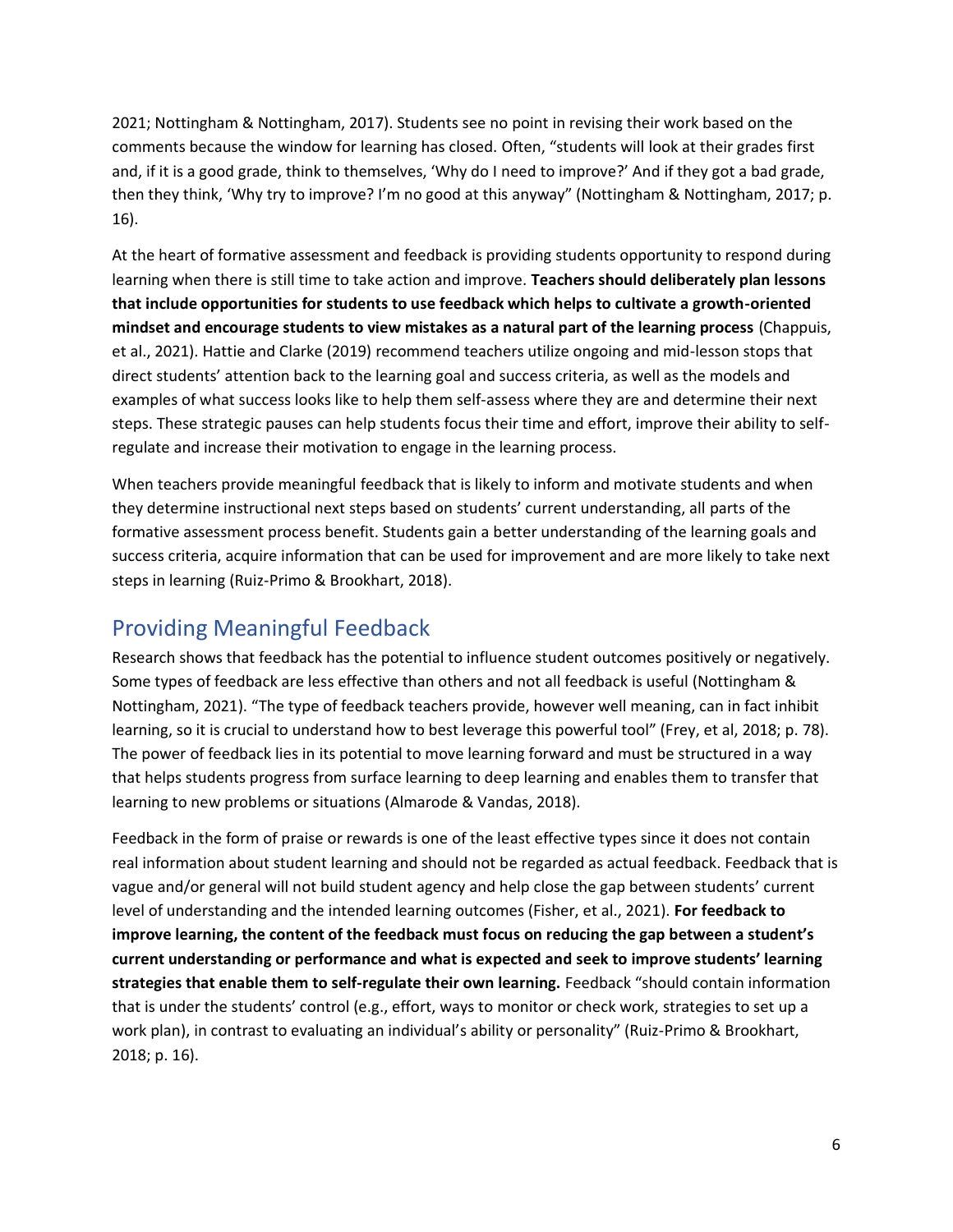#### **Characteristics of Meaningful Feedback**

While there is no one formula for providing meaningful feedback, research does point to several characteristics that can maximize the chances that students will receive and take action on the feedback and improve their learning. Figure 6.2 summarizes three characteristics of meaningful feedback (Fisher, et al., 2018; Chappuis, et al., 2021; Almarode and Vandas, 2018).

| <b>Characteristic</b> | <b>Description</b>                                                                                                                                                                                                                                                                                                                                                                                                                                                                                                                              |
|-----------------------|-------------------------------------------------------------------------------------------------------------------------------------------------------------------------------------------------------------------------------------------------------------------------------------------------------------------------------------------------------------------------------------------------------------------------------------------------------------------------------------------------------------------------------------------------|
| <b>Timely</b>         | Occurs during the learning process, when there is still time for students to act on the feedback<br>Given while students are still mindful of the learning goals and success criteria and still working<br>towards mastery of those goals                                                                                                                                                                                                                                                                                                       |
| <b>Specific</b>       | Highlights specific strengths as well as area(s) of improvement<br>Identifies what was done correctly, describes a feature of quality present in the work, and/or<br>$\bullet$<br>highlights effective use of a strategy or process<br>Focuses on a narrow range of the most important portions of student work related to the most<br>relevant success criteria<br>Highlights the area(s) of focus for continued learning by identifying a mistake, describing a feature<br>of quality needing work, or a problem with a strategy or process   |
| <b>Actionable</b>     | Limited to the appropriate amount of advice students are able to act on in a given time<br>Directs students toward specific steps they can take to close the gap between where they are and<br>٠<br>the intended learning outcomes<br>Developmentally and cognitively appropriate<br>Offers just enough guidance that the student is pointed in the right direction while not taking the<br>thinking and cognitive challenge away from the student<br>Offers a reminder, asks a question, and/or makes a specific suggestion for action to take |

**Table 6.2 Characteristics of Meaningful Feedback**

**Students must understand the feedback for it to be useful and for them to take action on it.** "When students are lost in understanding the content of the feedback, they are not likely to know what to do with it; it may even cause them to feel as though they have failed twice. 'I don't know how to do this, and I don't understand what my teacher's telling me to do about it" (Chappuis, et al, 2021; p. 98-99). Teachers should always check to determine if students understand and can interpret the feedback provided. Possible questions teachers can ask to check for understanding include (Hattie & Clarke, 2019).

- "What did you understand from what I just said?"
- "How might you use this feedback in your next learning step?"
- "What else might you need from me right now to help in your learning?"

For feedback to be meaningful, students' work needs to demonstrate at least partial understanding of the learning goal and success criteria. Chappuis, et al., (2021) cautions that feedback is not always the best choice for an instructional intervention. **If a student's work does not demonstrate even partial mastery and there is little to nothing of substance to use as the basis for success comments,**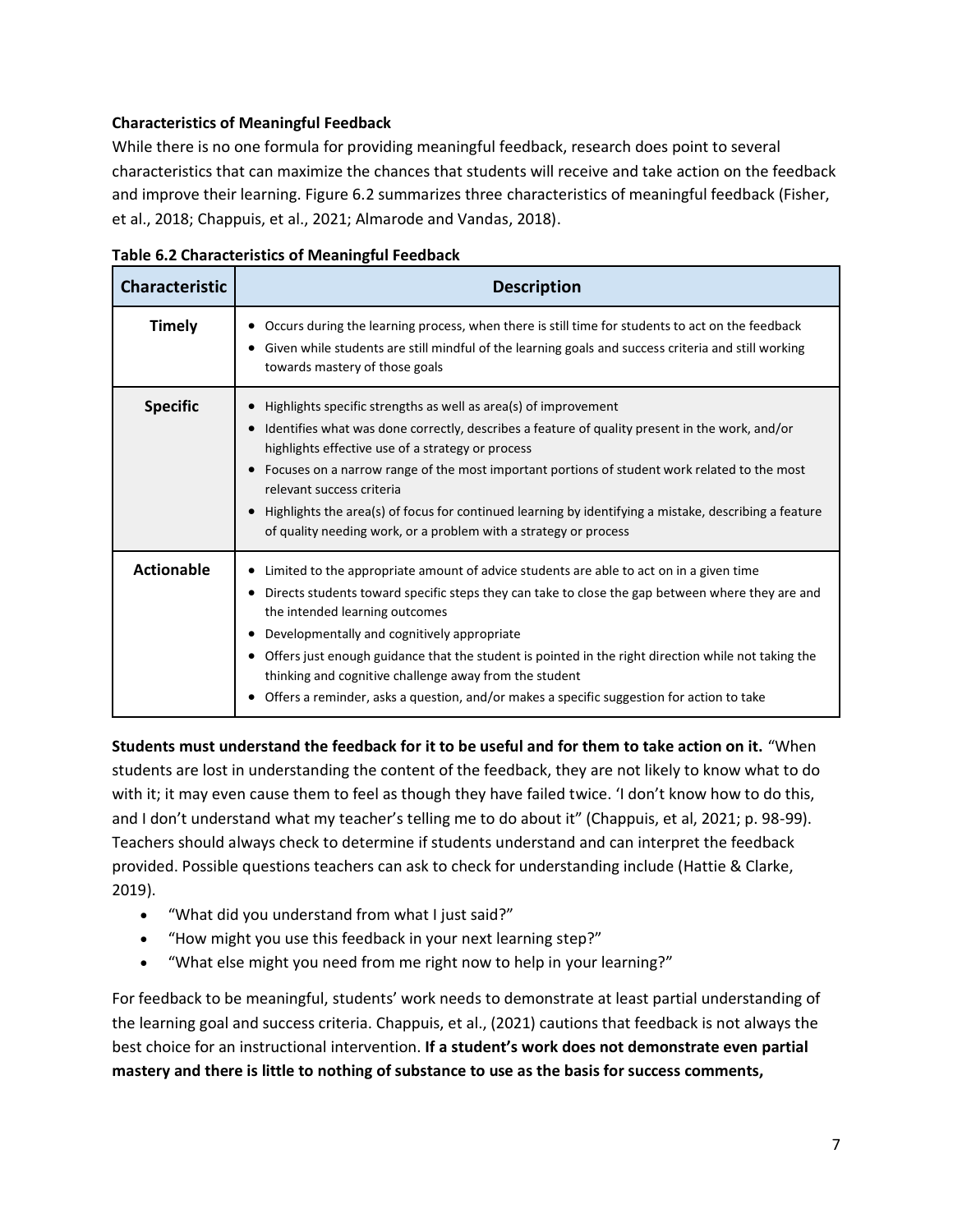**attempting to teach through feedback is generally ineffective. At this point, offering further instruction and re-teaching is the best option.**

#### **Levels of Feedback**

One of the main reasons feedback can vary greatly in its ability to improve student learning is that feedback must be aligned with where the students are in the learning cycle. When misalignment occurs, then the feedback is likely to be misinterpreted, misheard, or ignored (Hattie & Clarke, 2019). According to research, corrective feedback paired with information about processes and self-regulation has the greatest potential to improve student learning (Wisniewski, B., Zierer, K., & Hattie, J., 2020). Students benefit most from feedback that helps them to not only understand what mistakes they made, but also why they made those mistakes and what they can do to avoid them next time.

Research has identified three types of feedback that support and improve student learning: **task**, **process** and **self-regulation** (Hattie & Timperley, 2007). "The timing in the use of each type of feedback is dependent on the learning goals, success criteria, and current level of performance of the student" (Almarode & Vandas, 2018; p. 136). Figure 6.3 provides a summary of each feedback level, along with examples of teacher/student prompts to support each type.

| Level                             | <b>Description</b>                                                                                                                                                                                                                                                                                                                                                                                                                                                                                                                   | <b>Teacher/Student Prompts</b>                                                                                                                                                                                                                                                                                                                                             |
|-----------------------------------|--------------------------------------------------------------------------------------------------------------------------------------------------------------------------------------------------------------------------------------------------------------------------------------------------------------------------------------------------------------------------------------------------------------------------------------------------------------------------------------------------------------------------------------|----------------------------------------------------------------------------------------------------------------------------------------------------------------------------------------------------------------------------------------------------------------------------------------------------------------------------------------------------------------------------|
| Task<br><b>Feedback</b>           | Also known as corrective feedback<br>Provides students with information about the accuracy<br>and completeness of a task<br>Supports the acquisition, storing, reproduction and use<br>of knowledge<br>Supported by teacher modeling, use of examples and<br>non-examples, as well as clear explanations of<br>procedural steps, key features and context<br>Most useful when students are engaged in surface<br>learning of new content to develop students'<br>understanding of the content, ideas and terms                       | How well has the task been performed?<br>٠<br>Is it correct or incorrect?<br>Does the answer meet the success<br>criteria?<br>How can the student elaborate on the<br>answer?<br>• What did the student do well?<br>• Where did the student go wrong?<br>What is the correct answer?<br>٠<br>What other information is needed to<br>meet the criteria?                     |
| <b>Process</b><br><b>Feedback</b> | Provides feedback to students on their thinking and the<br>processes and/or strategies used to complete a task<br>Supports students in making connections and use of<br>multiple strategies for error detection<br>Focuses on relationships between ideas and students'<br>strategies for evaluating the reasonableness of an<br>answer or solution<br>Provides cues about different strategies for<br>approaching a problem or task<br>More effective than task-level feedback for deepening<br>learning and creating understanding | • What are the strategies needed to<br>perform the task? Are there alternative<br>strategies that can be used?<br>• What is wrong and why?<br>• What strategies did the student use?<br>What is the explanation for the correct<br>answer?<br>What other questions can the student<br>ask about the task?<br>• What are the relationships with other<br>parts of the task? |

#### **Table 6.3 Levels of Feedback**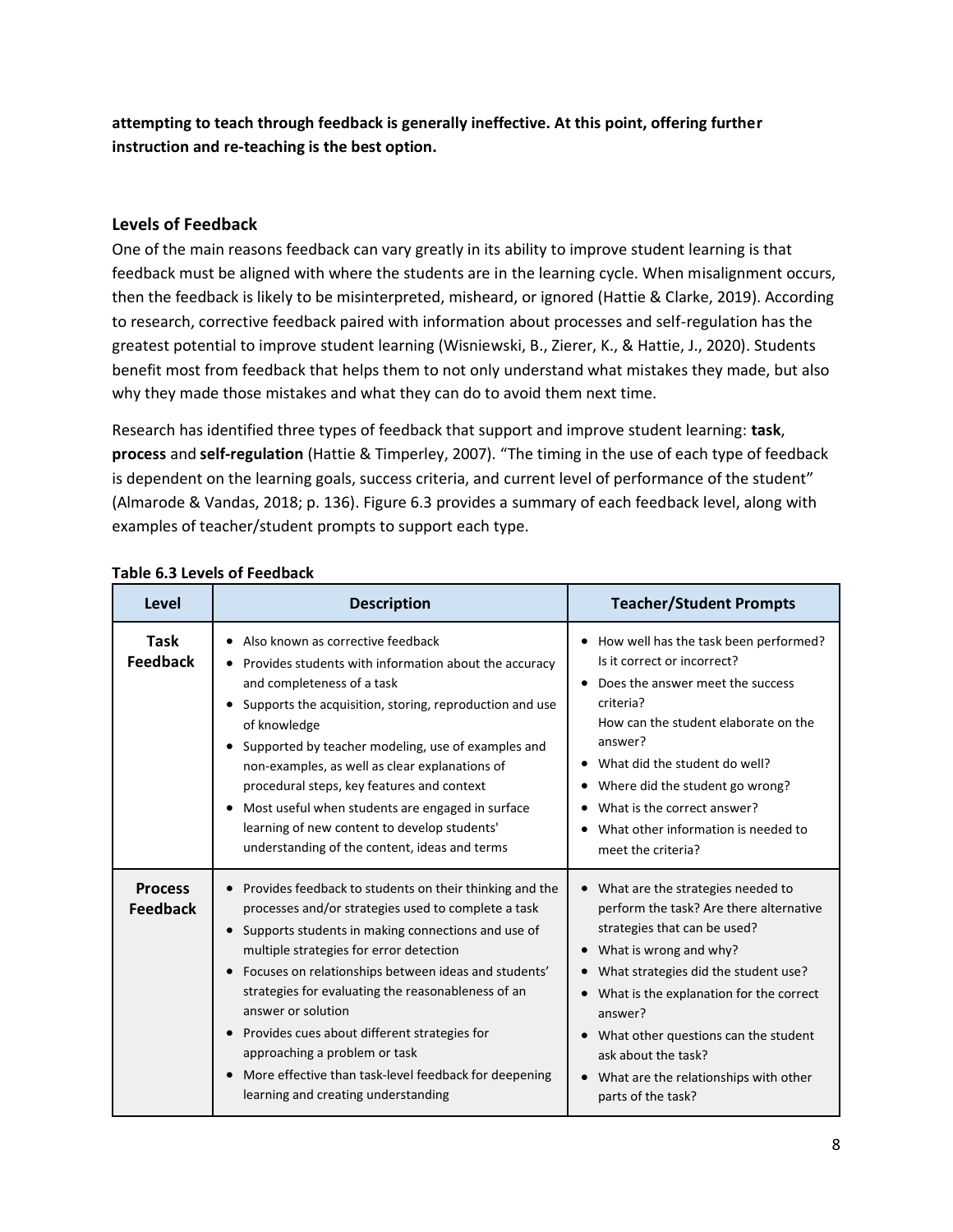| Level                                         | <b>Description</b>                                                                                                                                                                                                                                                                                                                                                                                                                                                                                                                                                                                                                                                                                | <b>Teacher/Student Prompts</b>                                                                                                                                                                                                                                                                                                                                                 |
|-----------------------------------------------|---------------------------------------------------------------------------------------------------------------------------------------------------------------------------------------------------------------------------------------------------------------------------------------------------------------------------------------------------------------------------------------------------------------------------------------------------------------------------------------------------------------------------------------------------------------------------------------------------------------------------------------------------------------------------------------------------|--------------------------------------------------------------------------------------------------------------------------------------------------------------------------------------------------------------------------------------------------------------------------------------------------------------------------------------------------------------------------------|
|                                               | Most useful when students develop proficiency of the<br>specific content, ideas and terms                                                                                                                                                                                                                                                                                                                                                                                                                                                                                                                                                                                                         | What other resources are provided that<br>can help the student?<br>What is the student's understanding of<br>$\bullet$<br>the concepts/knowledge related to the<br>task?                                                                                                                                                                                                       |
| Self-<br><b>Regulation</b><br><b>Feedback</b> | Focuses attention on the students' use of self-<br>regulatory skills and promotes metacognition through<br>self-verbalization, self-questioning and self-reflection<br>Fosters students' ability to know what to do when they<br>approach a new and different problem, are stuck or<br>have to apply their understanding in a new way<br>Enhances self-evaluation skills, generates greater<br>confidence to engage further in the task and helps<br>students decide what to do for the best outcome<br>Appropriate for students who have reached a deep<br>level of conceptual understanding and are armed with<br>multiple strategies as they transfer their learning to<br>more rigorous tasks | How can I monitor my own work?<br>How can I reflect on my own learning?<br>What further doubts do I have regarding<br>$\bullet$<br>this task?<br>How does this compare with ?<br>What does all this information have in<br>common?<br>What learning goals and/or success<br>criteria have Lachieved?<br>How have my ideas changed?<br>Can I now teach someone else how to<br>? |

Adapted from Almarode & Vandas, 2018; Hattie & Clarke, 2019; Hattie, 2012)

Most of the feedback teachers provide to students is typically in the form of task feedback. Students tend to welcome this type because it is easier to apply than process or self-regulation feedback, which requires deeper, more conceptual thinking. However, teachers need to be careful they do not stay with task feedback, as doing so reinforces to students that this is the prime purpose of the lesson (Fisher, et al., 2021). As students demonstrate understanding of the content, ideas and terms, then the feedback increasingly shifts to process feedback. "Like task feedback, process feedback should be specific and constructive and should support learners' pathways toward self-regulation feedback. That is, it should deepen thinking, reasoning, explanations, and connections" (Almarode & Vandas, 2018; p. 138). When students have misconceptions or a gap arises in foundation or background learning, they benefit from both task and process feedback.

Students who have reached a deep level of conceptual understanding and are equipped with multiple strategies benefit from self-regulation feedback as they transfer their learning to more rigorous tasks. At this point, students see themselves as their own teachers with clear knowledge about where they are in their own learning process, how they are progressing to or beyond the learning goal and success criteria, and they can monitor their own progress. Even at this stage students need scaffolding as they progress toward this metacognitive awareness, and this can be supported by teaching students the art of selfquestioning. Teachers can model this through the questions they pose to students as students move from processing to and through self-regulation (Almarode & Vandas, 2018). As students shift from mastery of current learning goals to new learning goals in a given instructional unit, they will often require more task and process feedback initially until they once again transition from surface level learning to deeper levels of content understanding.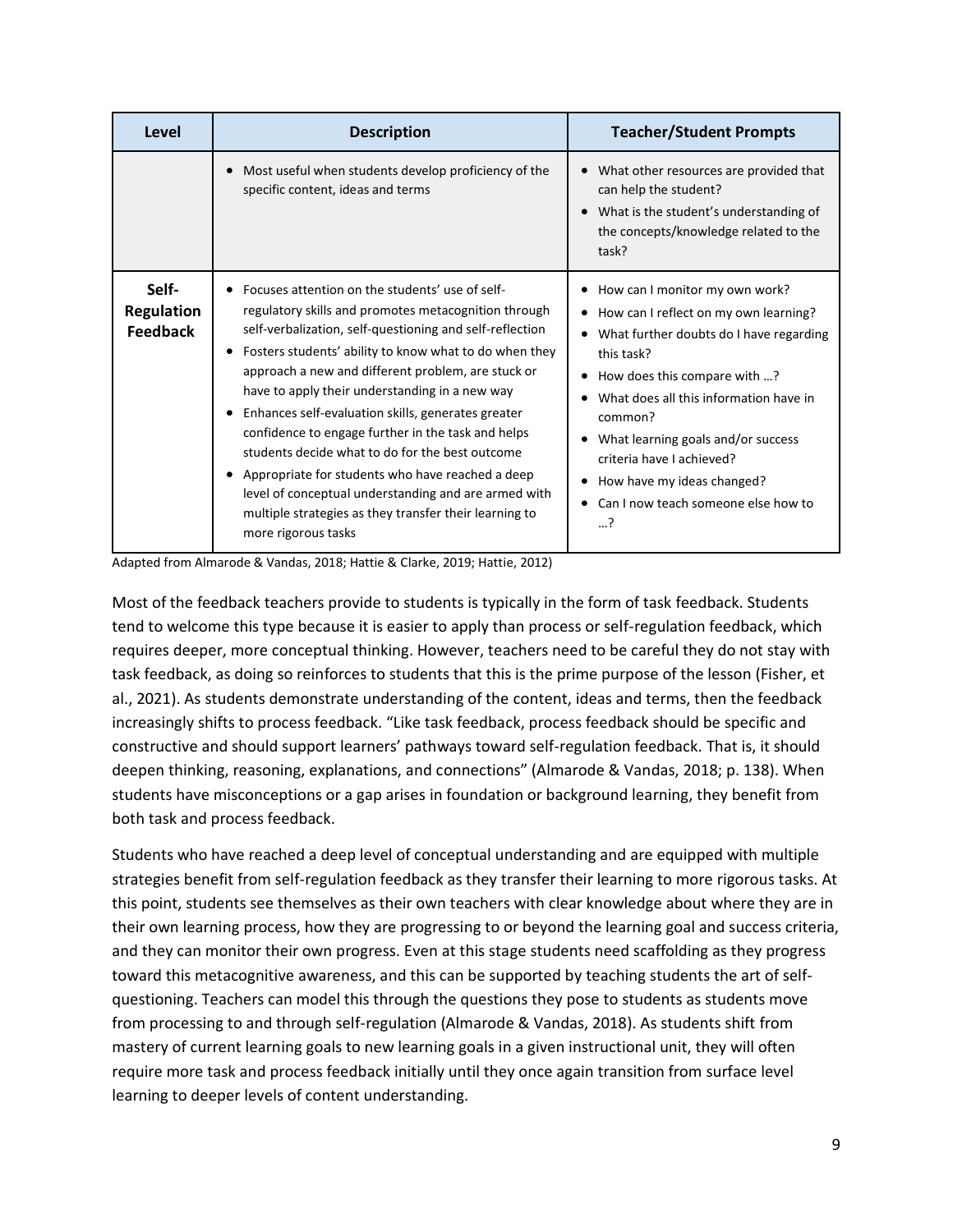# Peer-and-Self Feedback

Peer-and-self assessment plays a critical role in a strong formative feedback culture and helps students improve their self-regulation skills and their sense of self-efficacy. As they learn to become more selfregulatory, students are able to monitor, direct and regulate their own actions as they progress toward the learning goals. Both peer-and self-assessment are key components in the formative feedback loop and require students to understand and use the success criteria (Moss & Brookhart, 2019). A review of the research on both self-and-peer assessment shows that a classroom culture characterized by strong teacher and peer relationships and a sense of psychological safety and trust are key factors in the success of these strategies (Andrade & Brown, 2016; Panadero, 2016 in Moss & Brookhart, 2019; p. 70). Teachers must take the time to intentionally "attend to the classroom learning culture before and during use of either of these strategies. Otherwise, these strategies may fail, and they may undermine students' feelings of safety" (Moss & Brookhart, 2019; p. 70).

#### **Peer Feedback**

Peer assessment involves students applying the success criteria to another student's work in order to provide formative feedback the peer may use for improvement. In terms of the formative assessment process, **peer assessment is best viewed as a collaborative learning activity focused on increasing students' clarity of the learning goals and the success criteria** (Panadero, 2016; Strijbos, 2016; Moss & Brookhart, 2019). Providing students the opportunity to examine and comment on one another's work results in the following benefits (Chappuis, et al., 2021; p. 102-103):

- It deepens understanding of quality for the student who is providing the feedback.
- It allows for students to receive comments on their work in a relatively short period of time, thereby increasing feedback opportunities for all.
- Some students are more apt to be open to feedback from a peer, which may be seen as less evaluative than that from a teacher.
- Students can often come up with suggestions for next steps because they are encountering the same issues.
- After giving someone else feedback, students are better able to view their own work through another's eyes, spurring new thoughts and insights useful in revising their own work.

Teachers can model feedback for students by using samples of student work, reviewing the learning goal and success criteria with the whole class, and analyzing the work in light of the criteria and discussing what feedback to provide and why. **Teachers should also provide opportunities for students to practice giving feedback in a controlled environment.** A possible way teachers might structure this practice is outlined below (Chappuis, et al., 2021; p. 103):

- The teacher selects an anonymous sample of student work exhibiting both strengths and areas needing improvement.
- Students work in pairs, with one assuming the role of "student" and the other that of "teacher." Each separately examines the sample and uses the success criteria to identify strengths and areas of need.
- Student pairs then meet in a simulated three-minute feedback conference. The "student" shares their thoughts first, and the "teacher" follows up with anything the "student" might have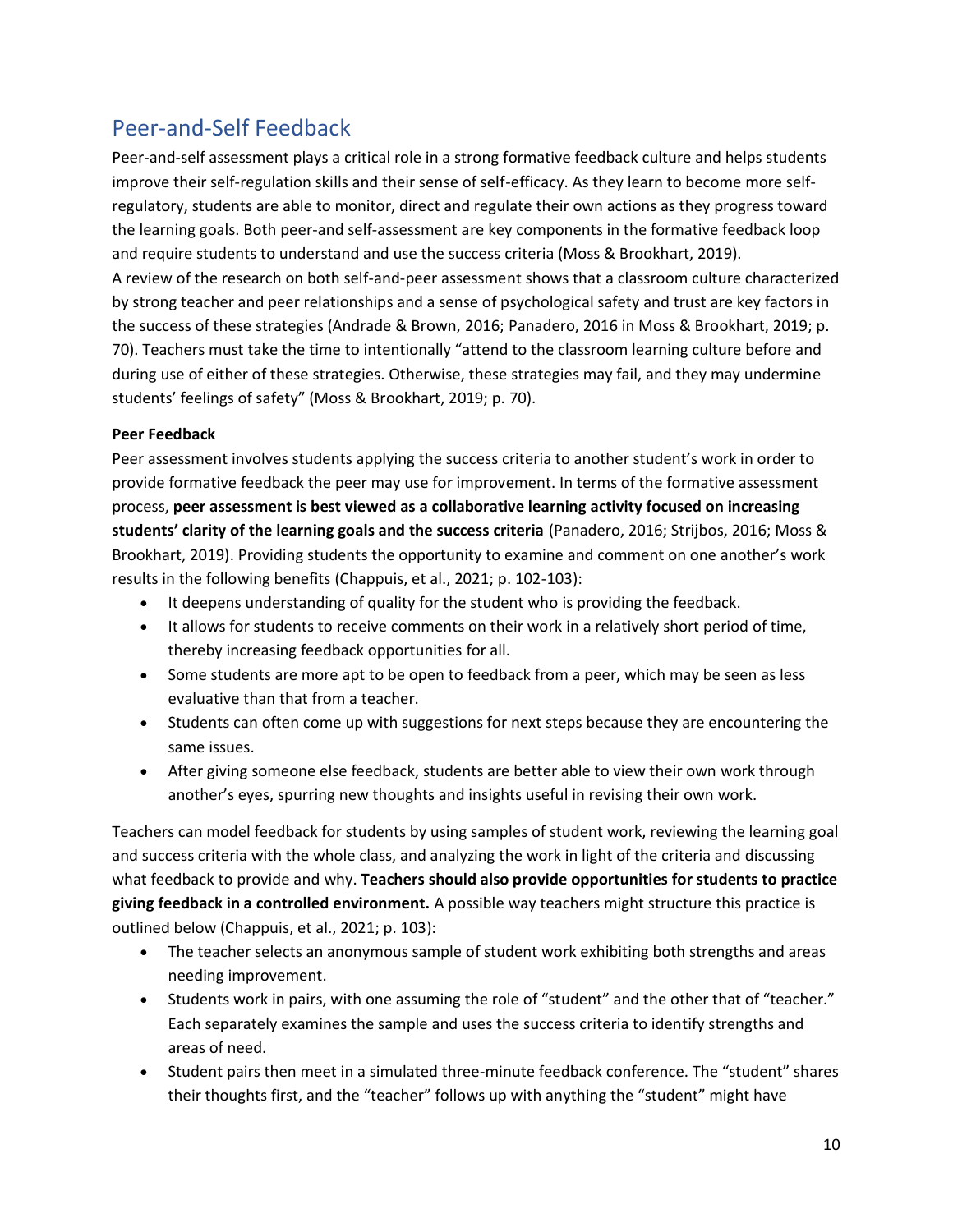overlooked or with which the "teacher" disagrees. While the "teacher" talks, the "student" takes notes.

- At the end of the three minutes, the classroom teacher conducts a group debrief of the simulation, asking students what was easy and what was difficult about offering or receiving feedback. The class brainstorms solutions to potential problems.
- The students switch roles and engage in another round of the simulation with a different anonymous example.

**The best time for peer feedback is after students have developed proficient understanding of the content, concepts and skills and are ready to examine connections and relationships among those concepts and ideas.** If students are still in the surface level stage of learning, it is often more effective to re-teach concepts than to engage in peer feedback. Engaging in peer feedback too early in the learning process may result in students reinforcing wrong ideas and concepts. "But when asking students to play with ideas, explore relations between ideas and extend their thinking, peer feedback can be most powerful" (Hattie & Clarke, 2019; p. 97).

When students practice applying the criteria for good work through peer assessment, it helps to build general knowledge about the learning goal more than individuals' skills at meeting it. "Because peer assessment may not be the most direct path to improving students' own learning, it should be used when the purpose of a lesson is to provide external feedback to classmates about some work they will have an opportunity to revise" (Brookhart, 2017; p. 84). Following peer feedback, teachers should build in time for students to apply the peer feedback and their understanding of the learning goals and success criteria as they review their own work.

#### **Self-Feedback**

Research consistently shows that achievement improves when students are required to think about their own learning, articulate what they understand and can do well, and determine what they still need to learn (Black & Wiliam, 1998; Hattie, 2009; Chappuis, et al., 2021). **Self-assessment (and selffeedback) should be viewed as both an instructional and an assessment strategy allowing students to evaluate their own work against the learning goals and success criteria and adjust learning strategies as needed.** "Self-assessment increases students' interest in feedback because the feedback is 'theirs''; it answers their own questions and helps them to develop the self-regulation skills necessary for using any feedback" (Brookhart, 2017; p. 80).

Self-assessment is grounded in students' response to the three primary feedback questions beginning with, "Where am I going?", then reviewing their own work or their thinking to determine, "Where am I now?" and finally answering, "Where to next?" Teachers need to intentionally model and teach selfassessment skills by helping students learn how to apply criteria to their own work, connect their success at doing so with their further learning and see that applying the success criteria helps them participate in the formative learning cycle. (Moss & Brookhart, 2019). The following strategies can help maximize the effectiveness of self-assessment (Andrade and Valtcheva, 2009; Moss & Brookhart, 2019; Ruiz-Primo & Brookhart, 2018):

• Clearly define the success criteria for the work students are going to assess.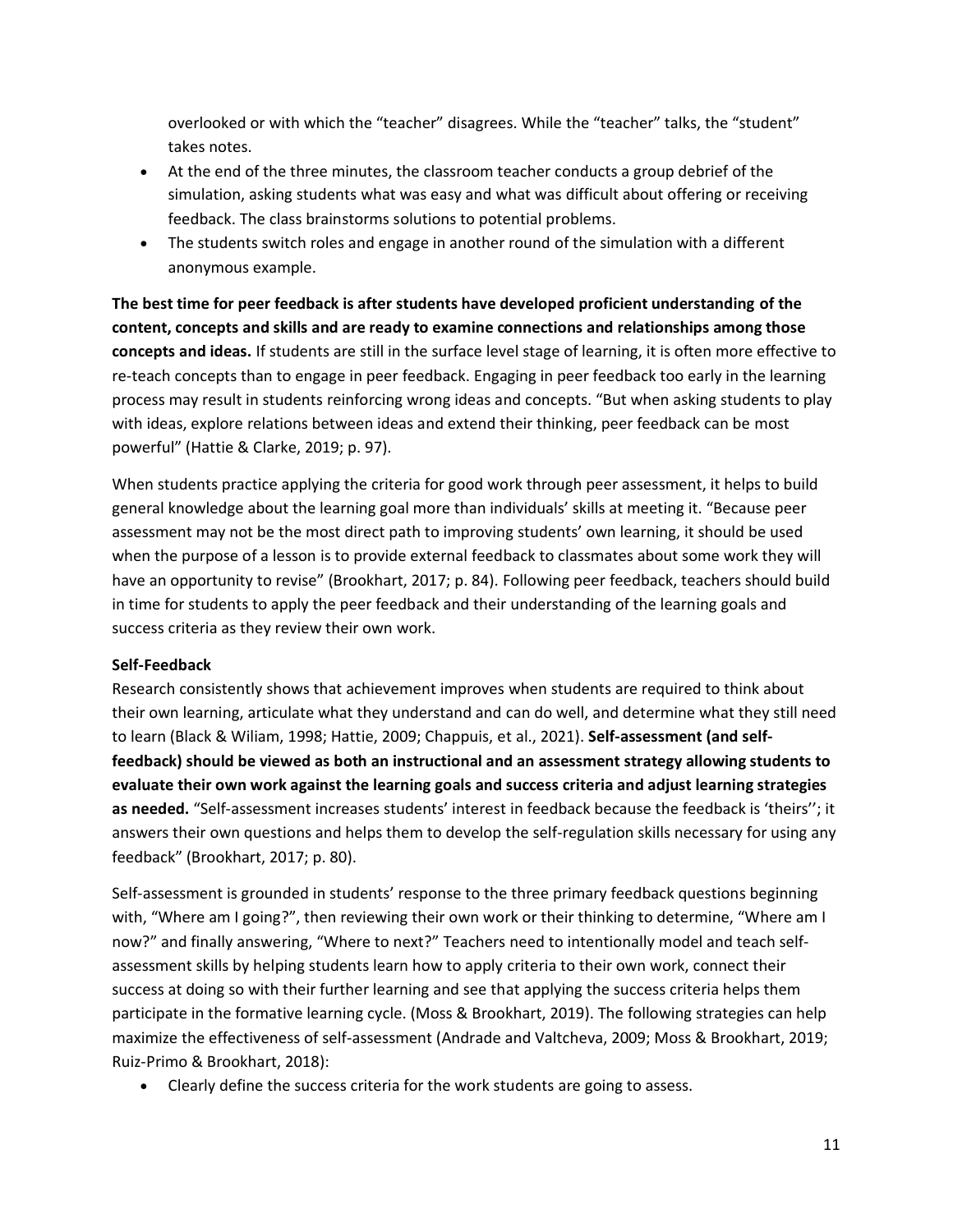- Design tools (e.g., templates, checklists or sets of reflective questions) that help students use the criteria.
- Teach students how to apply the criteria to examples of work and provide them opportunities to practice.
- Give students feedback about the quality of their feedback.
- Help students learn to use their feedback to improve.
- Provide sufficient time for students to use the feedback they generate.
- Use self-assessment formatively, not as a part of grading.

**Self-assessment should occur regularly throughout the learning process to help build students' confidence, allow them to make plans for improvement and reinforce their awareness of these skill**s (Fisher, et al., 2021)."The more proficient a learner is at accurately assessing his or her own work, the more likely that student is able to prioritize and strategize next efforts to learn. Additionally, students who can self-assess are more responsive to feedback because they understand how feedback works" (Frontier, 2021; pg. 116).

Students also need opportunities to set goals as a result of their self-assessments, which moves students from "Where am I now" to "Where to next?" and "How can I get there from here?" When students successfully set, pursue and accomplish their own goals, it increases their confidence, independence and self-efficacy. When creating a goal, students should begin with a clear statement of the intended learning outcomes and a description of their current status in relation to those outcomes. Students then create an action place that specifies (Chappuis, et al., 2021):

- Steps they will take to achieve the goal;
- When and where they will do the work;
- Who they will work with; and
- Materials they will need to support them along the way.

As part of an effective feedback culture, both self-assessment (internal feedback) and teacher and peer feedback (external feedback) provide students the means to control their learning. As students encounter new concepts and skills, more teacher feedback is required that describes students' performance and offers strategies for improvement. The strategies teachers suggest and model early in the learning process become part of the students' repertoire for practicing that skill and understanding the content. Students begin to internalize the success criteria included in the teacher feedback as they review their own work (Brookhart, 2017). Over time, less teacher feedback is needed and students engage in more and more self-assessment as they deepen their conceptual understanding of the content and can identify their own learning strategies to continue progressing toward the goals.

### **References**

Allal, L. (2011). Pedagogy, didactics, and the co-regulation of learning: A perspective from the Frenchlanguage world of educational research. *Research Papers in Education*, *26*(3), 329-336.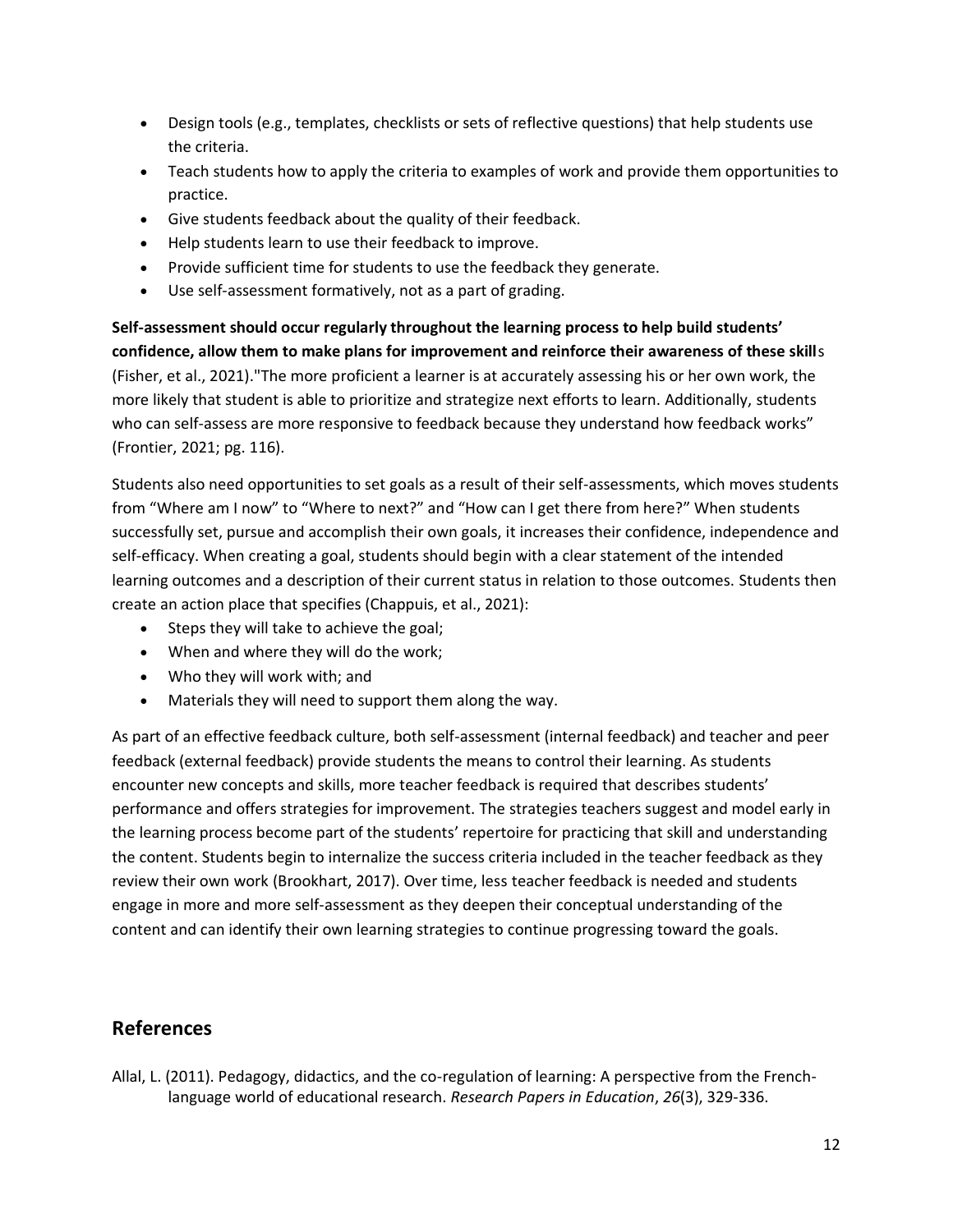Almarode, J., Fisher, D., & Frey, N. (2022). *How learning works*. Thousand Oaks, CA: Corwin Press Inc.

- Almarode, J. & Vandas, K. (2018). *Clarity for learning: Five essential practices that empower students and teachers*. Thousand Oaks, CA: Corwin.
- Andrade, H. L., & Brown, G. T. L. (2016). Student self-assessment in the classroom. In G.T.L. Brown & L. R. Harris (Eds.), *Handbook of human and social conditions is assessment* (p. 319-334). New York: Routledge.
- Andrade, H. L. & Valtcheva, A. (2009). Promoting learning and achievement through self-assessment. *Theory into Practice, 48*, 12-19.
- Baron, l., & Kinney, P. (2021). *We belong: 50 strategies to create community and revolutionize classroom management*. Alexandria, VA: ASCD.
- Beesley, A. D. & Apthorp, H.S. (2010). *Classroom instruction that works: Research report.* (2nd ed.). Denver, CO: Mid-continent Research for Education and Learning.
- Black, P., & Wiliam, D. (1998). Assessment and classroom learning. Assessment in Education, 5(1). 7-74. Retrieved from <https://www.gla.ac.uk/t4/learningandteaching/files/PGCTHE/BlackandWiliam1998.pdf>
- Brookhart, S. (2017). *How to give effective feedback to your students*. 2nd Ed. Alexandria, VA: ASCD.
- Chappuis, S., Brookhart, S., & Chappuis, J. (2021). *Ten assessment literacy goals for school leaders.* Thousand Oaks, CA: Corwin Press, Inc.
- Fisher, D., Frey, N., & Hattie, J. (2021). *The distance learning playbook: Grades K-12.* Thousand Oaks, CA: Corwin Press, Inc.
- Fisher, D., Frey, N., & Quaglia, R. (2018). *Engagement by design*. Thousand Oaks, CA: Corwin.
- Frey, N., Hattie, J., & Fisher, D. (2018). *Developing assessment-capable visible learners K-12.* Thousand Oaks, CA: Corwin.
- Frontier, T. (2021). Teaching with clarity: How to prioritize and do less so students understand more. Alexandria, VA: ASCD.
- Hattie, J. (2009). *Visible learning: a synthesis of over 800 meta-analyses relating to achievement.* New York, NY: Routledge.
- Hattie, J. (2012). *Visible learning for teachers: Maximizing impact on learning.* New York, NY: Routledge.
- Hattie, J. & Clarke, S. (2019). *Visible learning: Feedback.* New York, NY: Routledge.
- Hattie, J., & Timperley, H. (2007). The power of feedback. *Review of Educational Research, 77*(1), 81-112. Retrieved from